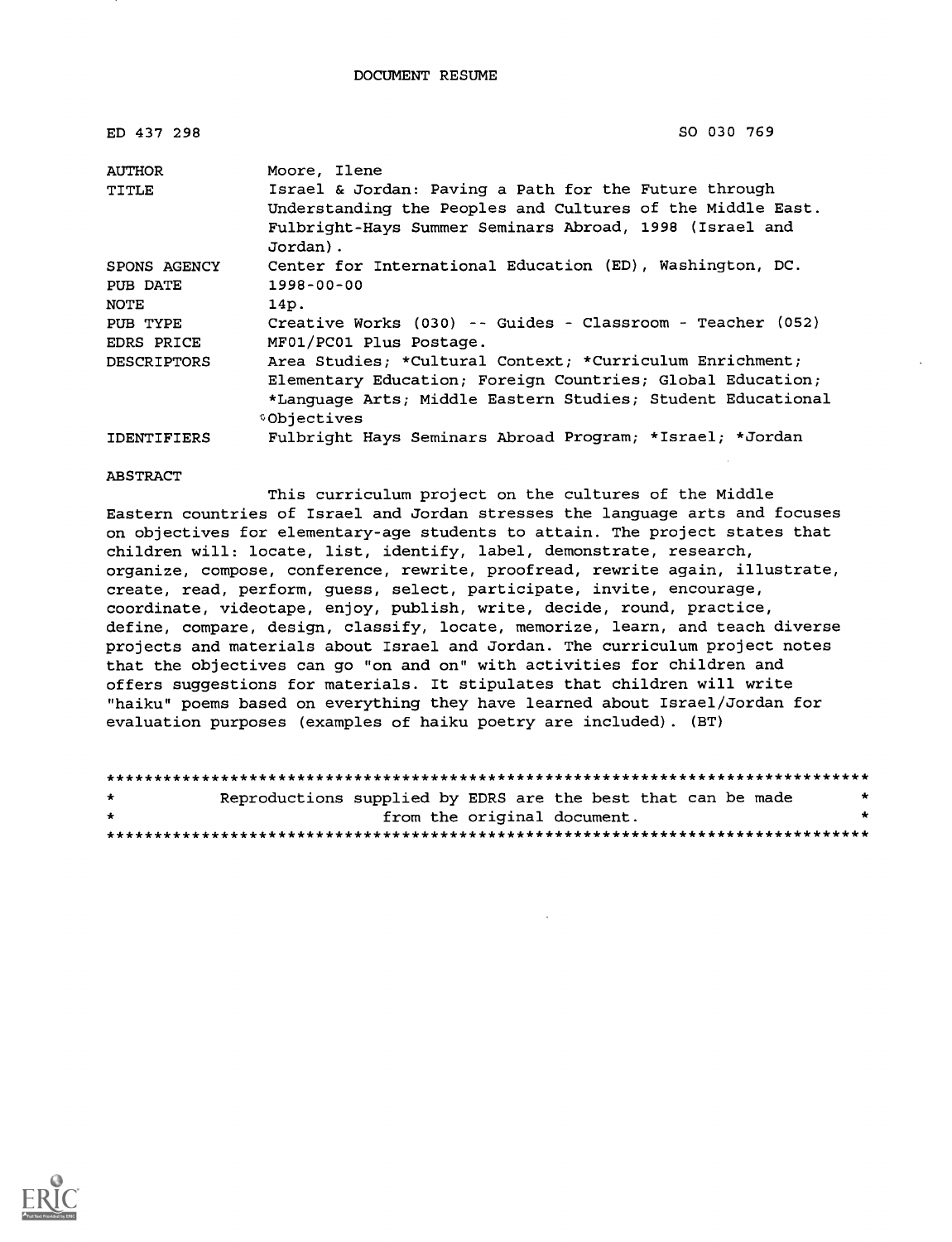

<sup>1</sup> t --Z; ,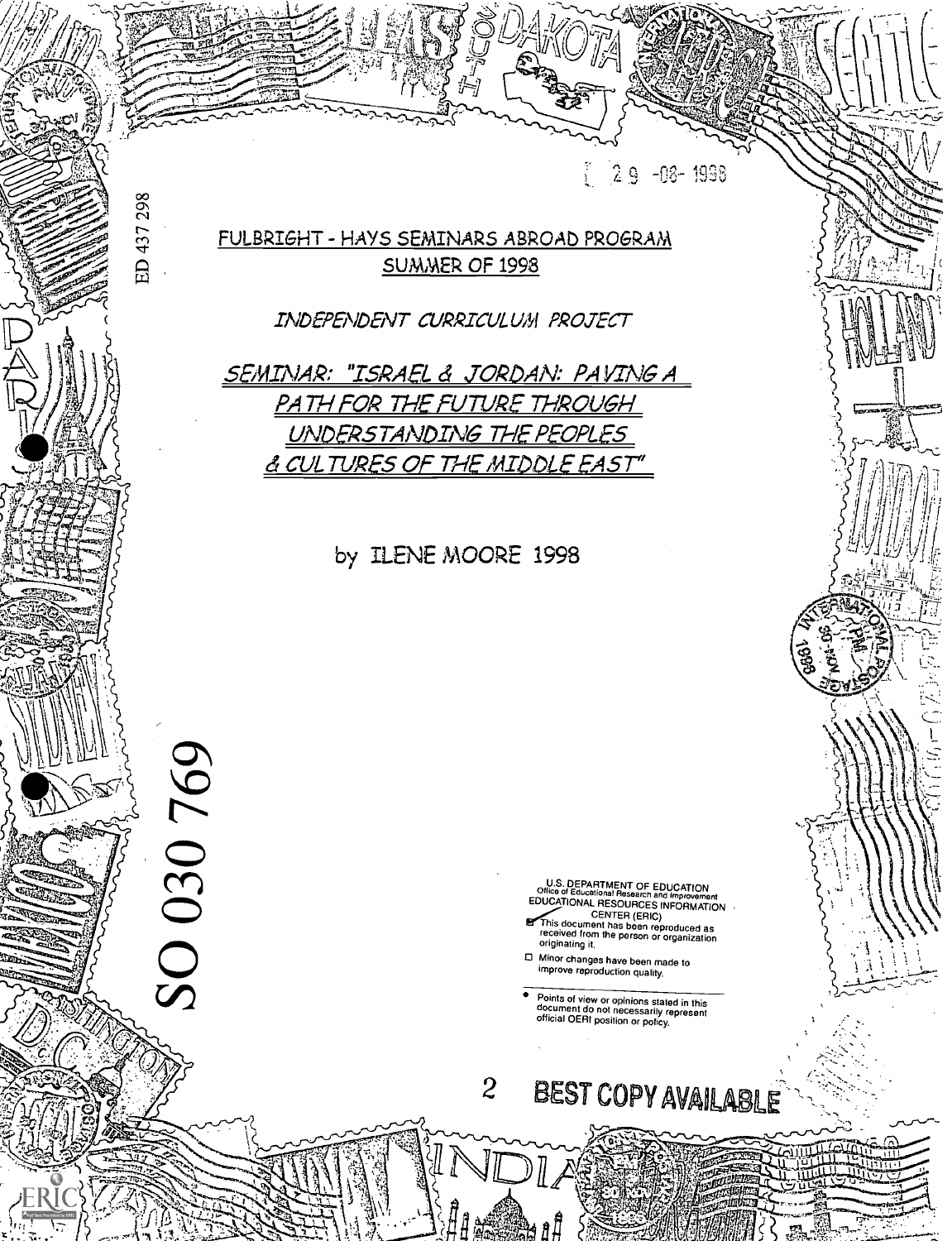## **OBJECTIVES**

#### CHILDREN WILL:

LOCATE Israel / Jordan on a world map LIST means of transportation to get to both countries IDENTIFY bodies of water separating U.S.A. from both

countries and bodies of water surrounding them IDENTIFY surrounding countries

LABEL Israel / Jordan and surrounding countries on blank map of the Middle East (include capitals)

DEMONSTRATE previous map skills learned by placing Middle East on larger world map in correct location

RESEARCH: climate etiquette dress customs currency government flag languages crops food, etc. for both Israel / Jordan

ORGANIZE research data in outline form

COMPOSE paragraphs based on research data

CONFERENCE with teacher regarding this narrative report REWRITE PROOFREAD REWRITE AGAIN

ILLUSTRATE report

CREATE "picture-book" for younger children based on report

READ folktales from Israel / Jordan

PERFORM tales they love

GUESS conclusions to folktales not finished by the teacher SELECT current events article on Israel / Jordan

IDENTIFY: WHO WHAT WHERE WHY WHEN in article

PARTICIPATE in class mural depicting geography of both countries

INVITE a representative from airlines (El Al, Jordanian Air...) or a representative from consulates/embassies or travel agencies to speak about Jordan / Israel

ENCOURAGE parents from Israel, Jordan or any Middle East country to speak to the class or teach the class a folk song or folktale.

COORDINATE a "JORDAN / ISRAEL DAY" for the class, other classes, parents, teachers, administration VIDEOTAPE the presentation and share with other schools ENJOY haikus, poems from the Middle East CREATE poems, haikus about both countries PUBLISH a class anthology

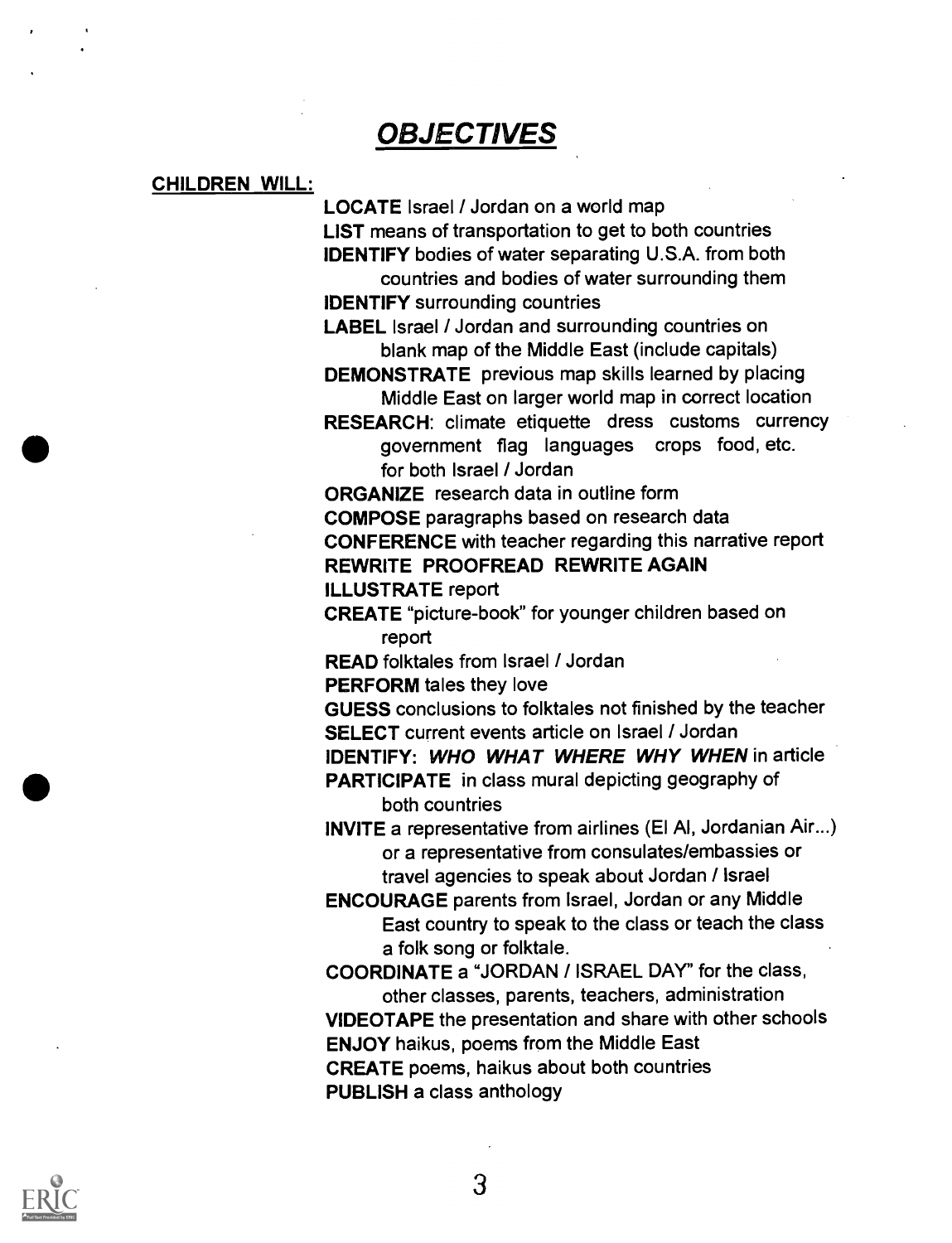WRITE the population for each country

DECIDE place value of each digit in the population

ROUND each number to the nearest million

PRACTICE reading and writing the large numbers

RESEARCH square mileage of each country and

DEFINE "square mileage"

DEFINE: kilometers

COMPARE mile / kilometer

DESIGN a pictograph for populations rounded to nearest million

CLASSIFY landforms found in each country

LOCATE each country in the Middle East on a world map

MEMORIZE countries that form the Middle East

COMPOSE an acronym or sentence to help learn the countries of the Middle East

RESEARCH the Dead Sea

PARTICIPATE in science experiments that use salt

COMPARE salt composition of Dead Sea to other bodies of water

LEARN Israeli/Jordanian dances

TEACH other classes the dances

COORDINATE a Dance Festival featuring Middle East dances

ORGANIZE a Middle Eastern tasting party

# \*\* \*THE OBJECTIVES CAN GO ON & ON...ENDLESS AMOUNT OF THINGS ONE CAN DO WITH CHILDREN!

\*STRATEGIES: Every teacher has his/her own style of teaching and should feel free to use whatever strategies work best for him/her.

\*MATERIALS: Library books, maps, postcards, paint, slides, photos, magazines, encyclopedias, computer software...

\*QUESTIONS: Each teacher has his/her own style of posing questions and should feel free to make up questions that evoke thought: how, why, what if...

\*BACKGROUND NOTES: Use the public library and the computer! Also, do not hesitate to call embassies, consulates and tourism bureaus.

\*EVALUATION: Children will write haikus based on everything they have learned about Israel / Jordan.

-Ilene Moore

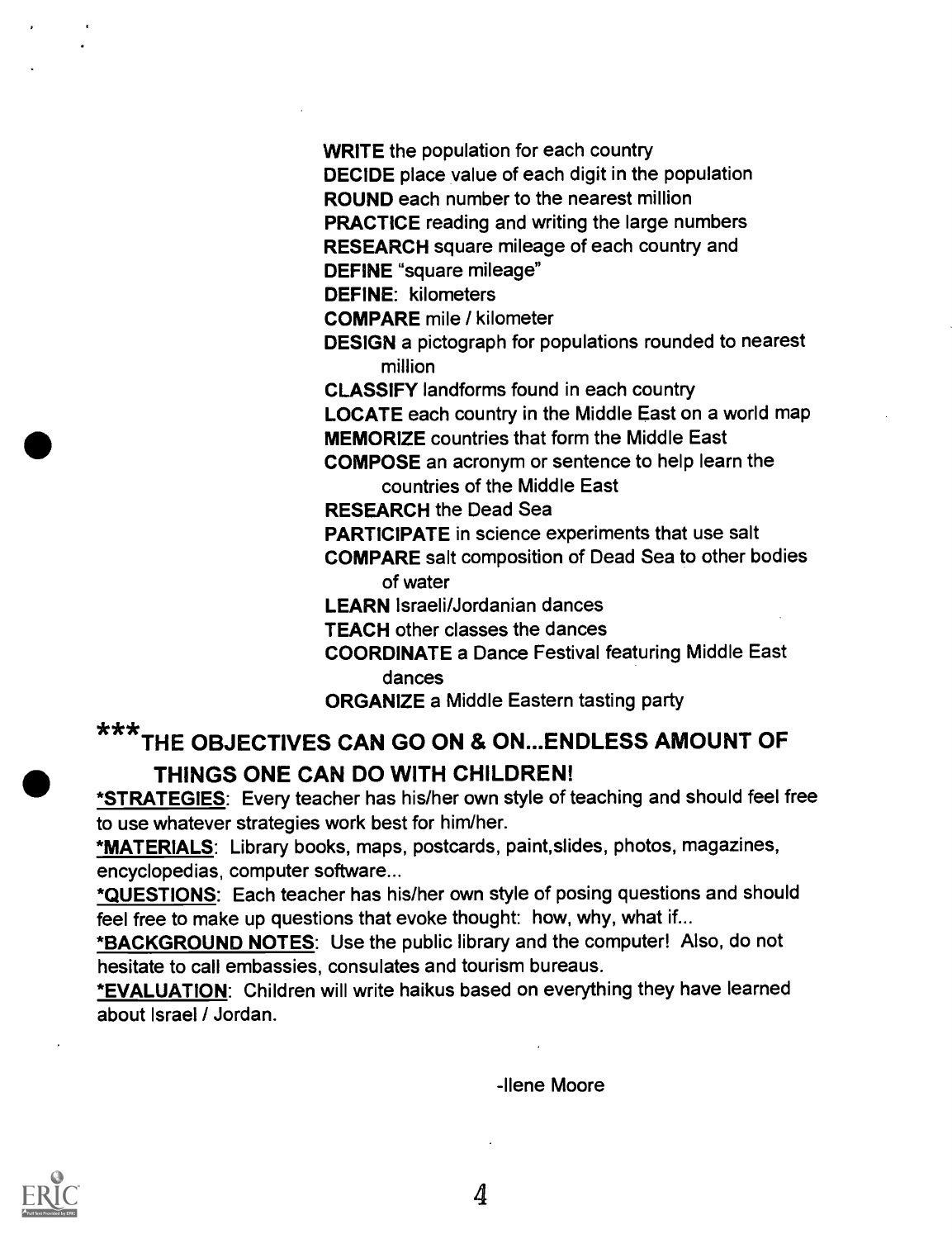## ISRAEL ACRONYM

by Ilene Moore 7/98

Independent

**State** 

Realized in 1948

Arabs, Moslems, Jews & bruze

Enjoy

Life in ISRAEL!



5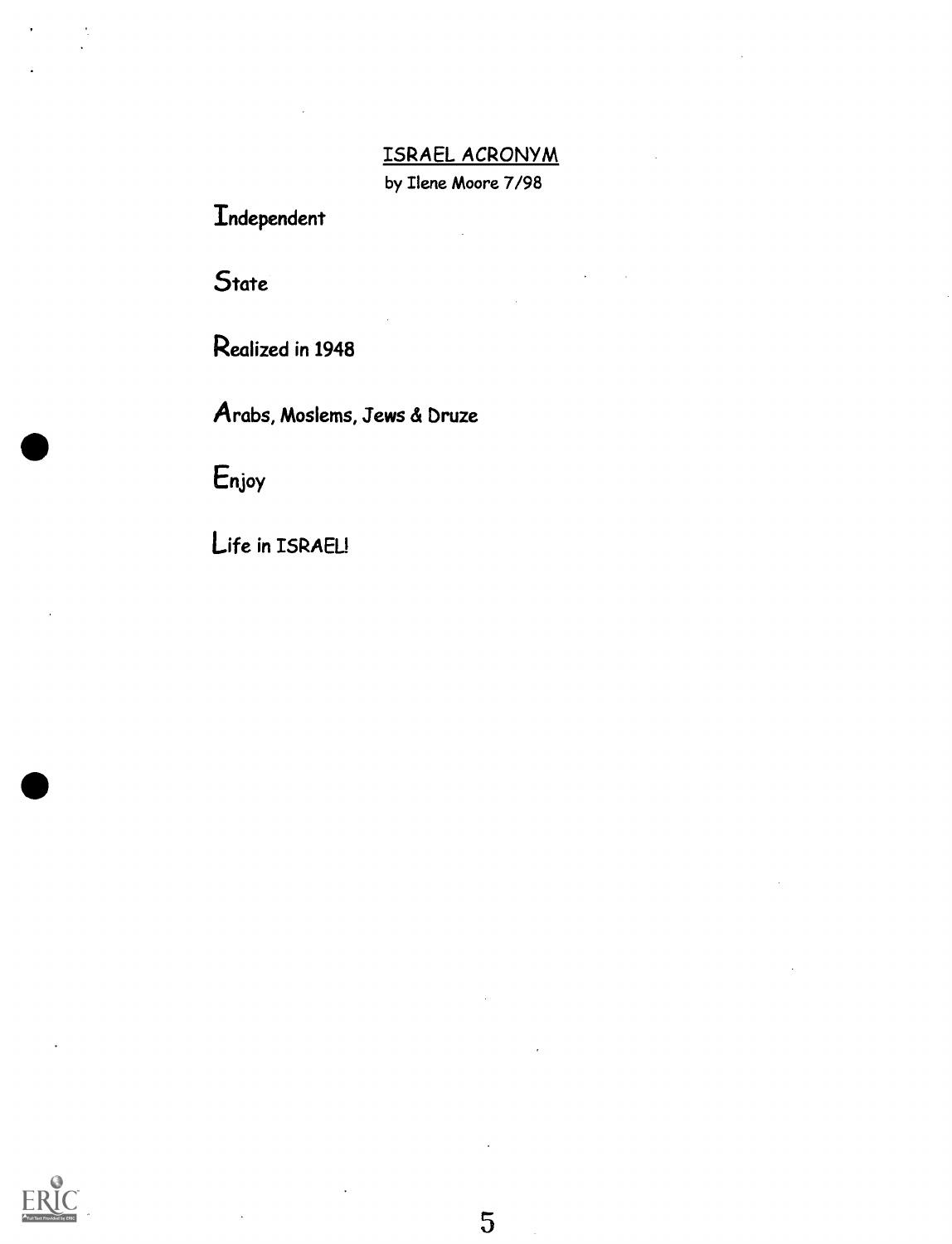# JERUSALEM RAP

by Ilene Moore 7/98

Jerusalem, the new & old A place where the sun casts a glimmer of gold Over stones that boast thousands of years And a people that experienced many tears. Walk Ben Yehuda Street & you will see Shops for tourists & streets car-free. Jerusalem: it's atmosphere Will take you back to another year Rich in Biblical history It's also rich in democracy. The Knesset is the Parliament The heart of Israel's government Located in Jerusalem Across from the Israel muse-um. And don't forget Jaffa Gate Open from morning until late To lead you into the old cit-e And have fun bargaining all day. Jerusalem, Israel's capital Is home to Herod's Citadel From its towers we can view Jerusalem, old & new. Churches, synagogues & mosques abound In this multicultural town. Trees are planted all the time And can't be cut down, that's a crime! Flowers bloom on this desert land Oh! the life that springs from Jerusalem's sand!



6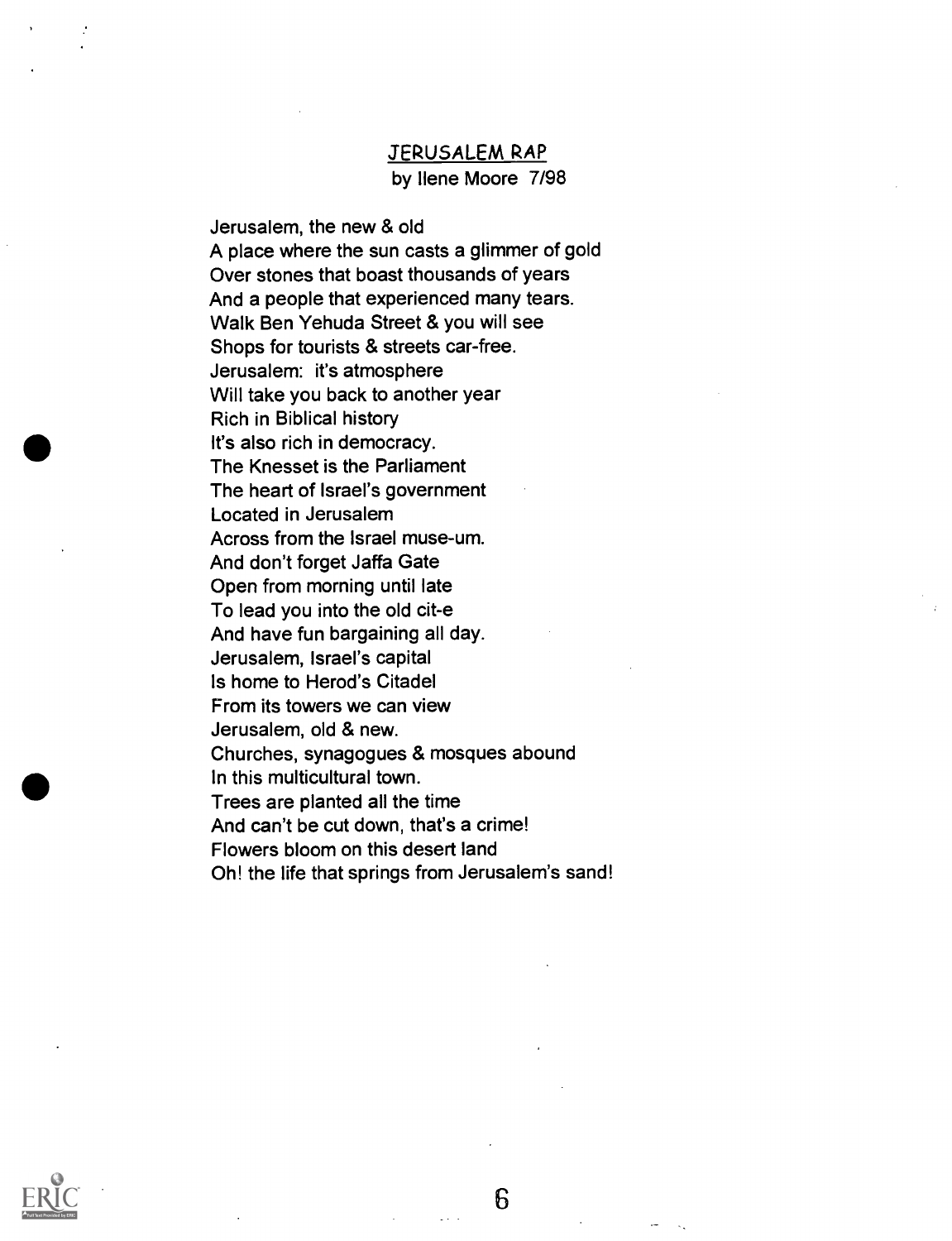## THE FOOD OF TEL AVIV by Ilene Moore 7/98

7

Tex-Mex or hummus can satisfy The many palates that do stop by Or try falafel made from ground chick peas And wash it down with a choice of teas The Yemeni fried dough can't be beat filled with tasty, spicy meat. Blintzes, hot dogs & pizza are the fare If you walk along Dizengoff Square. Ben & Jerry's is there, too, As well as frozen, non-dairy tofu. Tel Aviv and its restaurants Beckon tourists to their favorite haunts.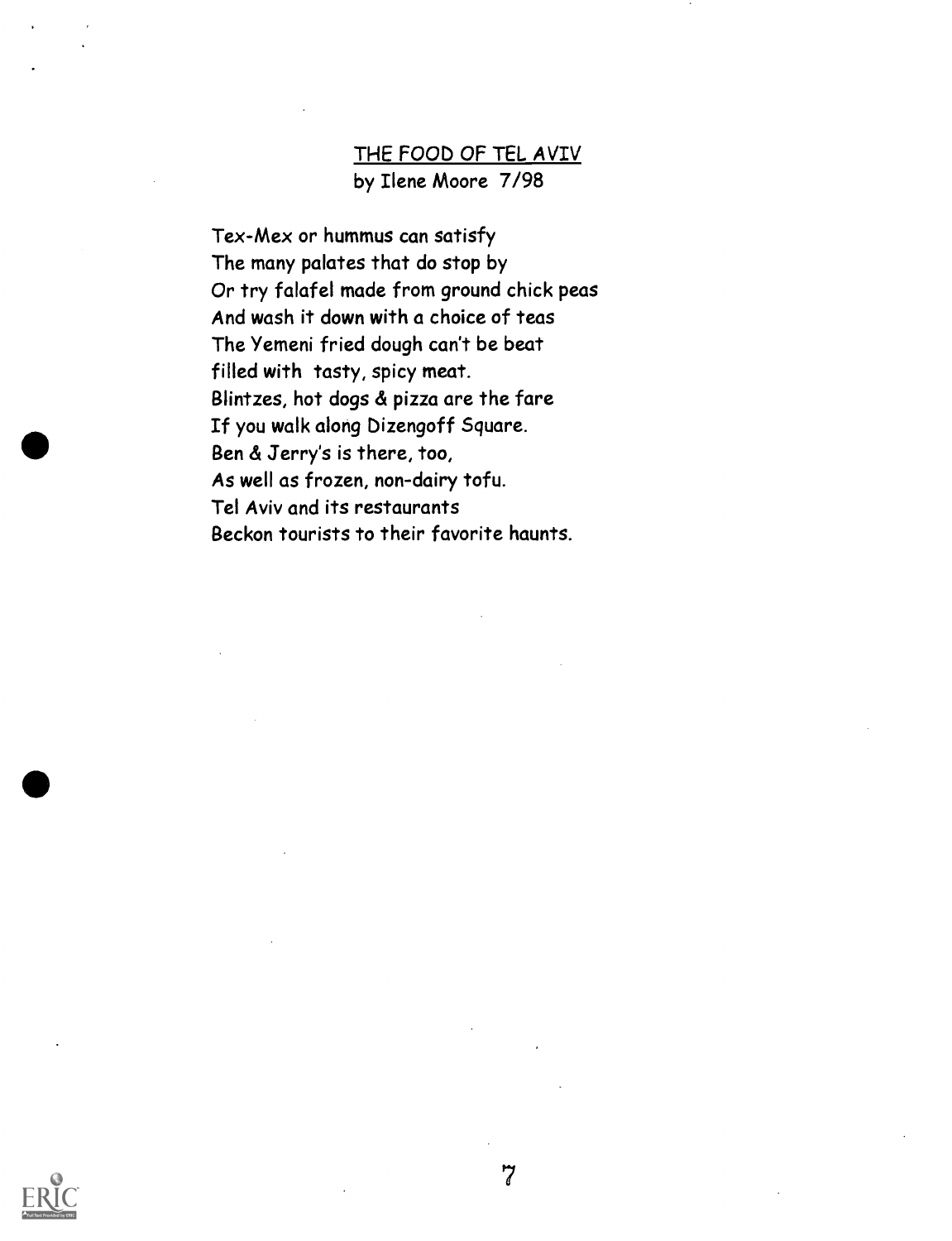## HAIKUS ABOUT ISRAEL & JORDAN USING A 5 SYLLABLE, 7 SYLLABLE, 5 SYLLABLE PATTERN by Ilene Moore 7/98

## THE DRUZE

bruze borrowed from the Jews: dietary lawa & Commandments to heed.

#### JERUSALEM NIGHTS

Jerusalem nights Safe, cool, dry, breezy & clear, Perfect for walking!

#### CATS IN JERUSALEM

Cats, like everywhere, Creep in alleys here Sniffing for their share.

#### OLD CITY OF JERUSALEM

Armenian and Christian & Jewish Quarters Laid out by Romans.

#### OLD CITY

7 gates into Jerusalem's Old City, Markets to shop in.

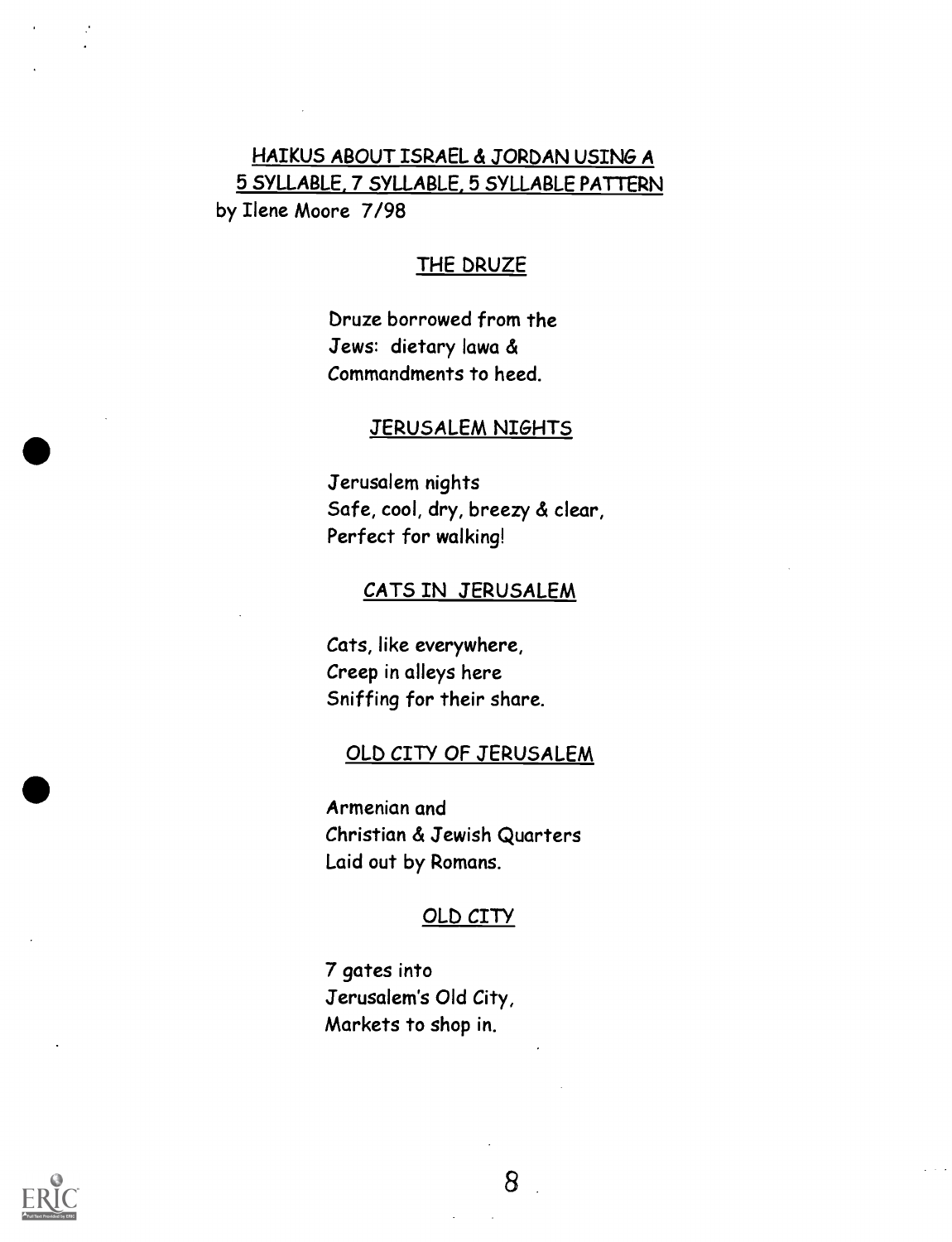#### OLD CITY

Never pay full price In the Old City's markets. Bargaining is fun!

#### YAD VA-SHEM

"A memorial And a name," that is what Yad Va-Shem means & more!

#### YAD VA-SHEM'S HISTORICAL MUSEUM

Start with this building: Photos, documents, relics Of the Holocaust.

#### YAD VA-SHEM'S HALL OF NAMES

Names, names, names, names, names, Names, names, names, names, names, names, names, Names, names, names, names, names.

## YAD VA-SHEM'S HALL OF REMEMBRANCE

Ner Tamid burns for Victims of the Holocaust, Floors engraved with camps. YAD VA-SHEM'S ART MUSEUM Concentration Camp Art produced by Jews reveals

Beauty & despair.

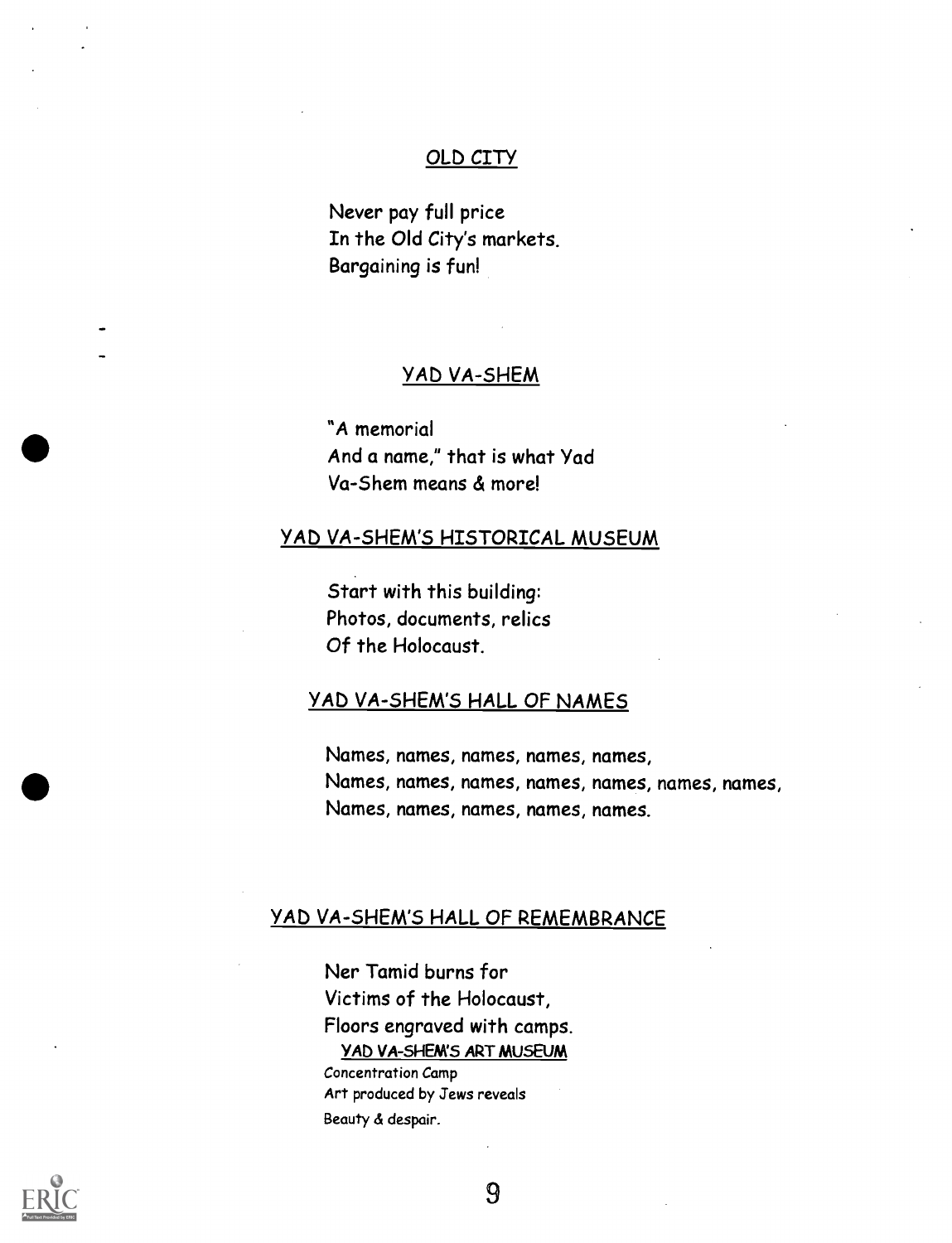## YAD VA-SHEM'S CHILDREN'S MEMORIAL

Mirrors that create Illusionary sea of Candles for the dead.

#### YAD VA-SHEM'S VALLEY OF THE COMMUNITIES

Shtetls destroyed in Europe - names cared in stone of Villages now gone.

#### NES AMMIM

Nes Ammim - a dream Realized by Christians to Promote tolerance.

## MARC CHAGALL'S WINDOW "KING DAVID ENTERS JERUSALEM

King David dances His way to Jerusalem The future unfolds.

#### JERUSALEM'S GEOGRAPHY

Hills, valleys & sand Stones on the ground & on the Buildings, EVERYWHERE!

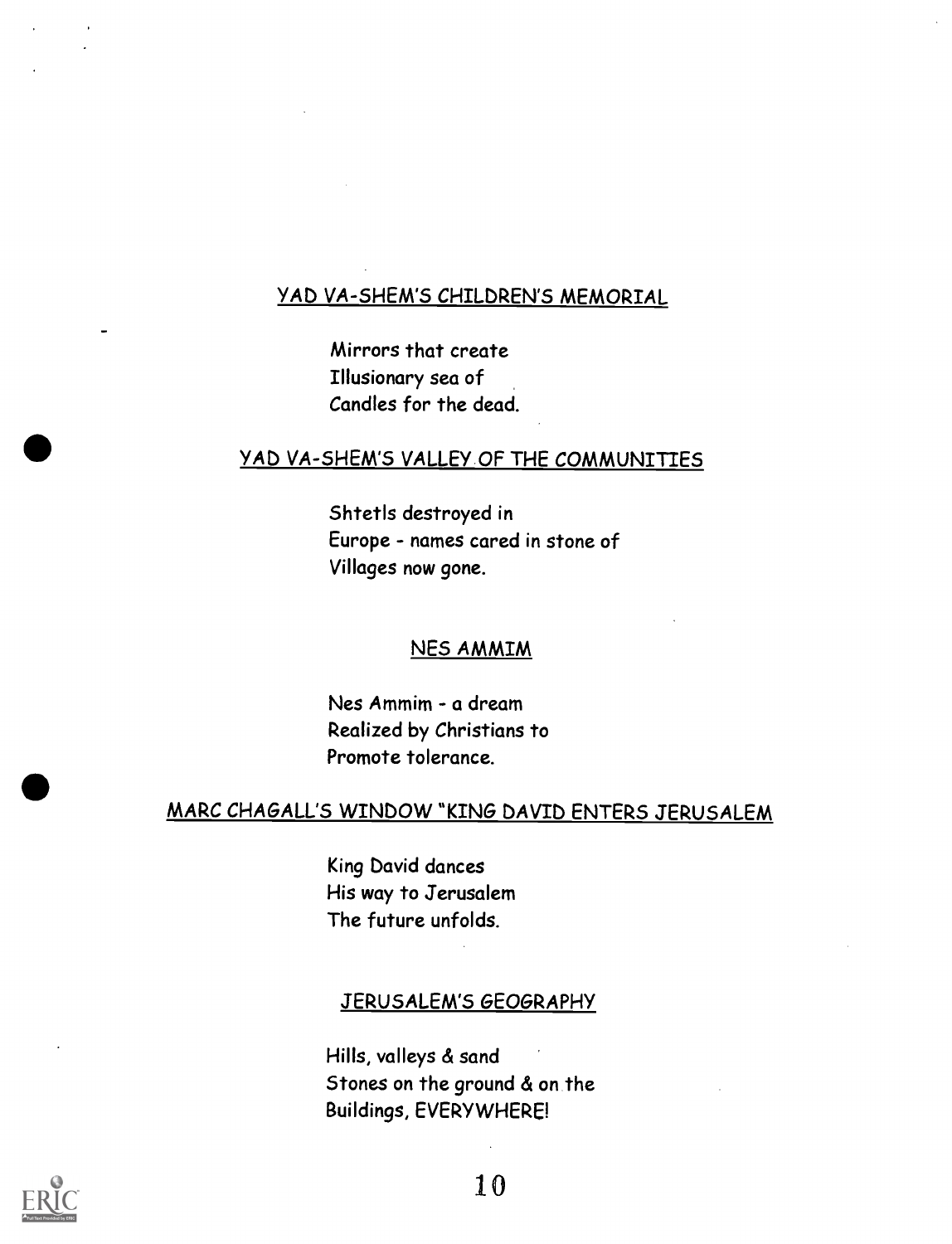## THEODORE HERZL

Theodore Herzl, Founder of Zionism, Returned to Zion.

## **ZION**

What does "Zion" mean? "Israel," of course, a name From Biblical times.

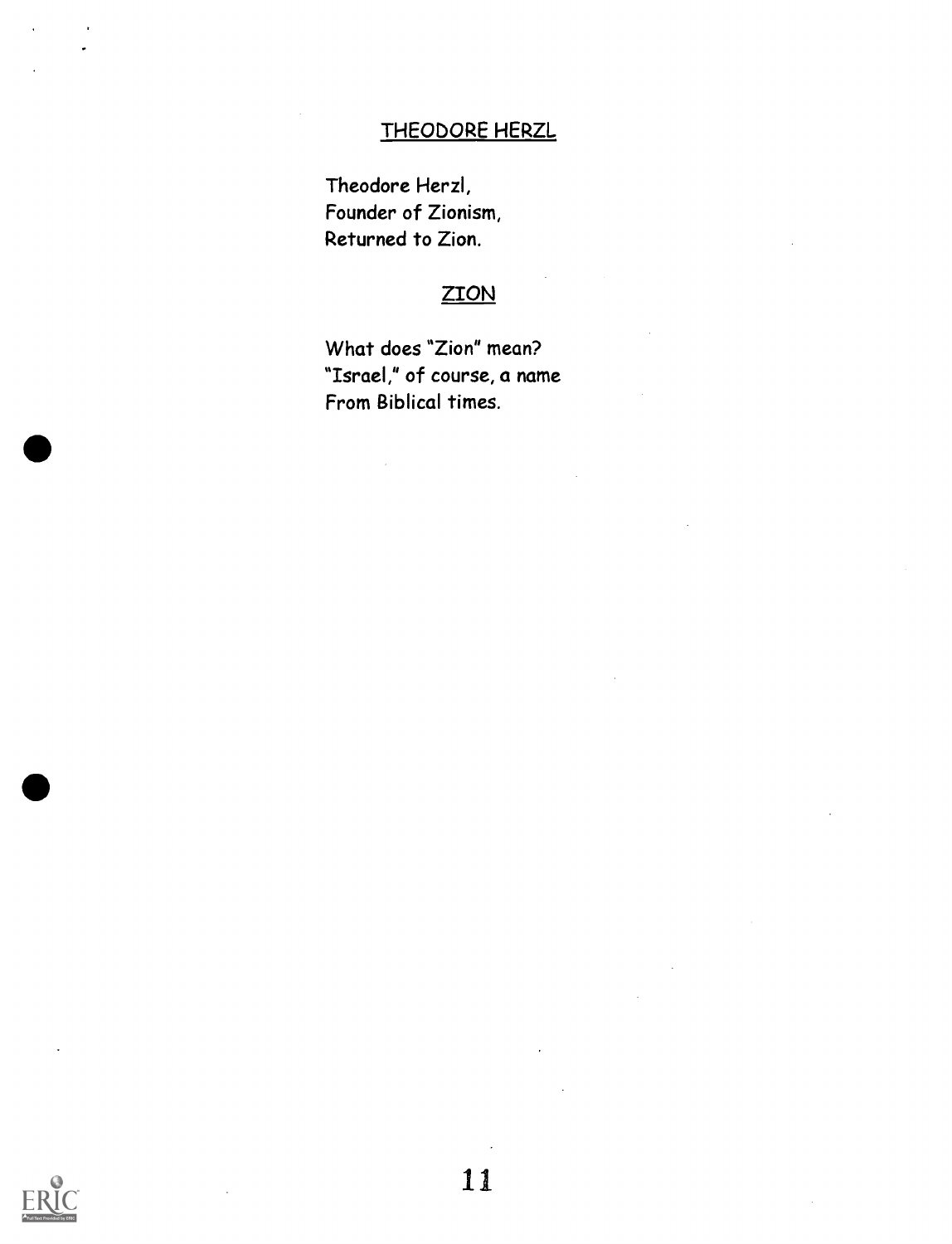JORDAN ACRONYM by Ilene Moore 7/98

Jerash-Roman City

Oval Plaza in Jerash

Romero-restaurant in Amman

Dinar-currency

Amman-capital

Nymphaeum - sacred fountain in Amman

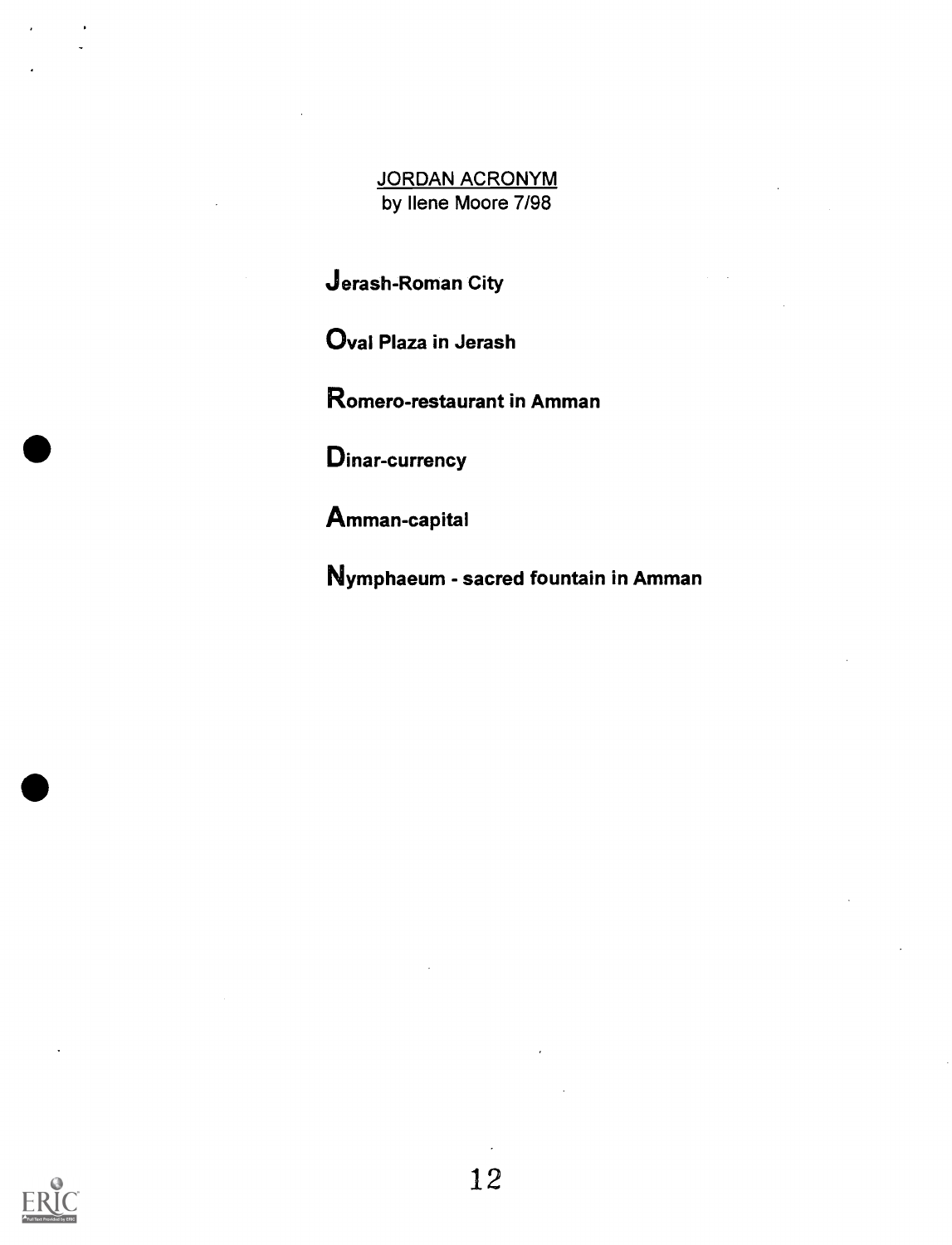#### MENSAF: THE NATIONAL DISH

Rice on a large tray With a lamb or goat on top, Pine nuts & a sauce.

#### A JORDANIAN DESSERT

Soft cheese, shredded wheat Syrup soaks the "kinafeh," Dot pistachios.

#### PETRA

South of Amman lies Petra, lost for many years, Now found for all eyes.

### PETRA

Petra: greek for "stone," Mountains formed by people's hands, Background for movies.

#### JORDAN & ISRAEL

Jordan to the East Israel to the West and Each wants what is best.

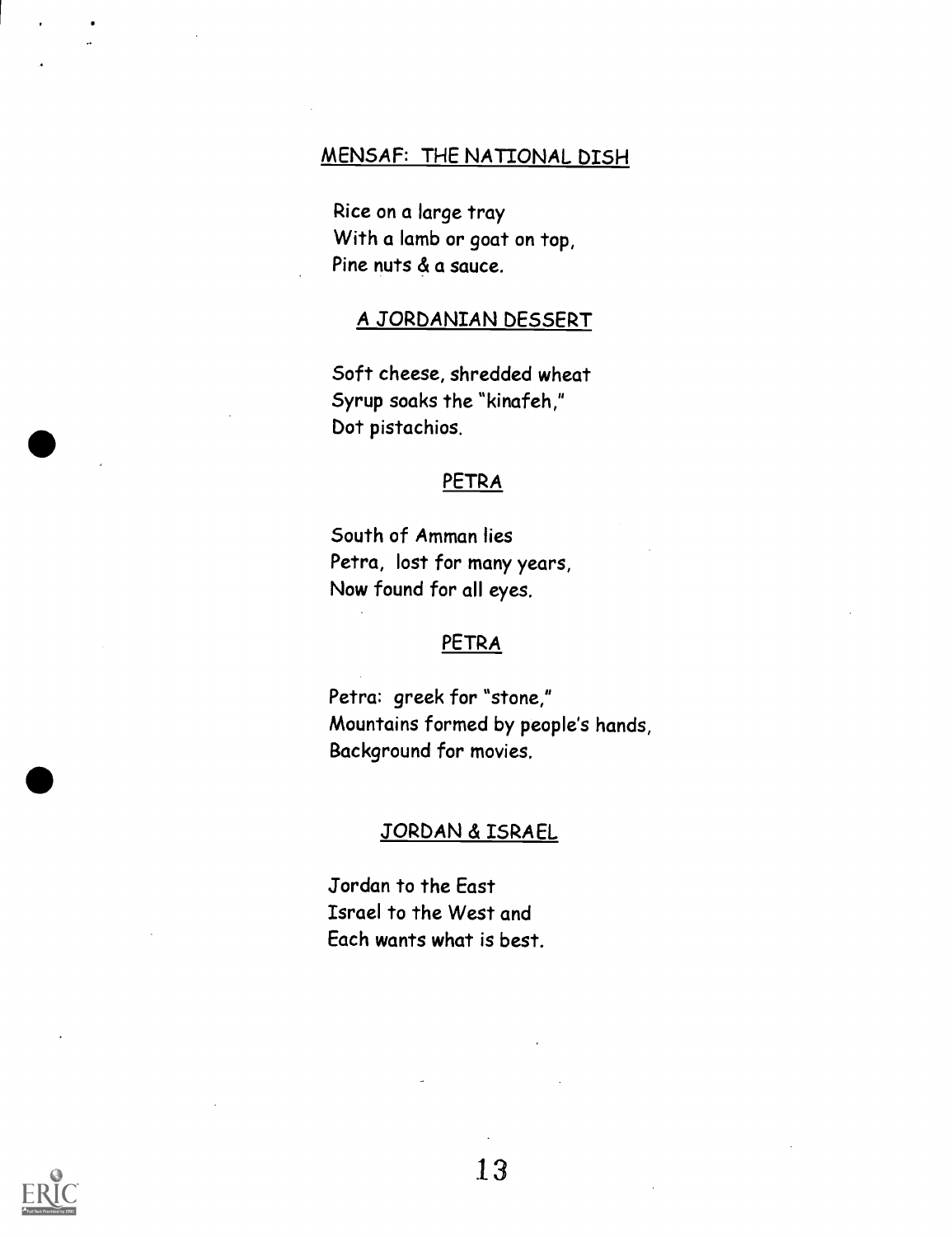## HAIKUS ABOUT JORDAN USING A 5 SYLLABLE, 7 SYLLABLE, 5 SYLLABLE PATTERN by Ilene Moore 7/98

#### **CURRENCY**

Currency is called Jordanian Dinar, known as "SD" for short.

#### JOHN THE BAPTIST

John was a Baptist And he baptized Jesus by The Jordan River.

#### **DRESS**

Men & Women must Dress modestly in Jordan, Cover up the skin.

#### LANGUAGE

Arabic is the Official language spoken English is second.

#### JORDANIAN CUISINE

Palestinian And Bedouin cooking provides Jordanian fare.